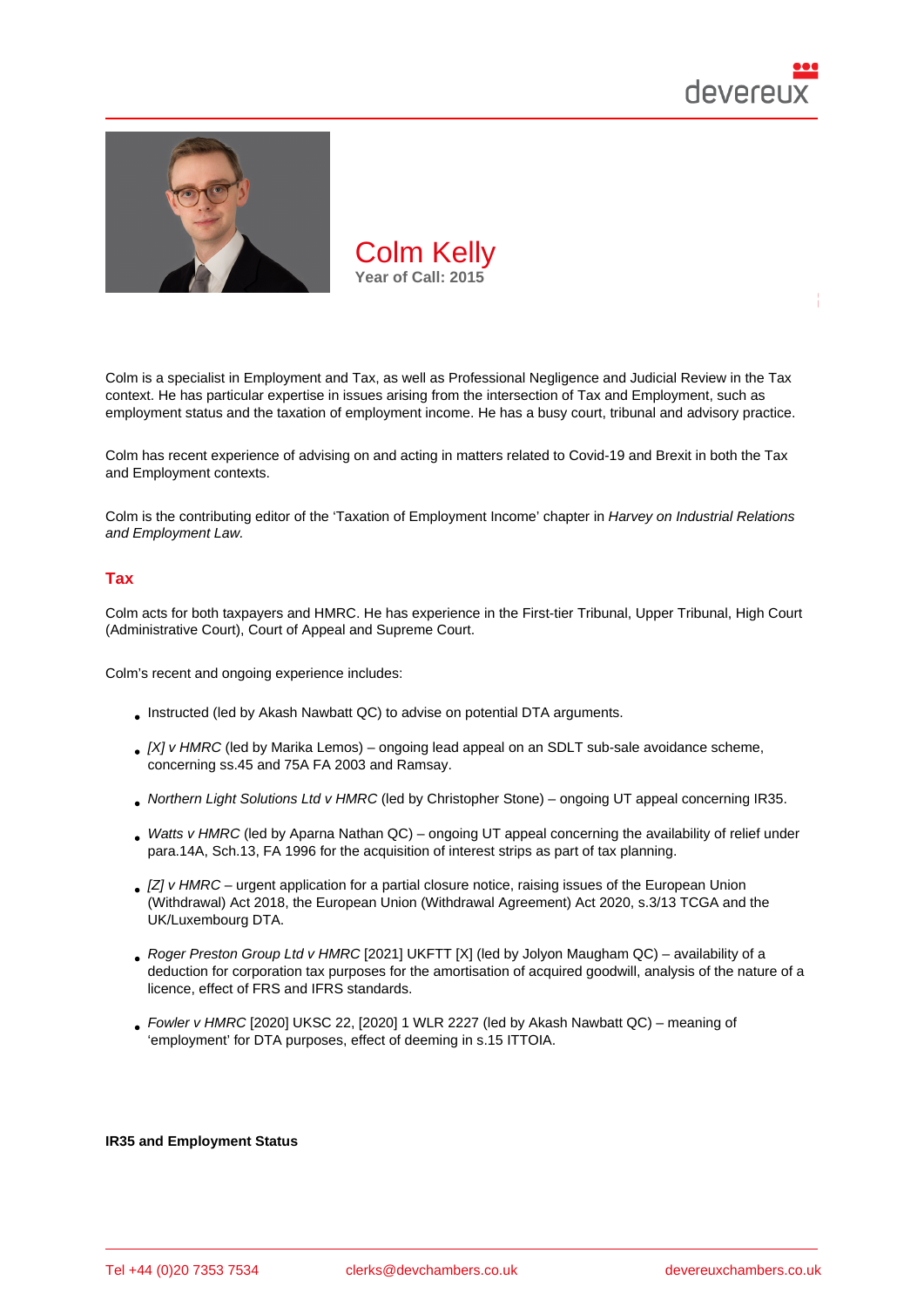Colm has experience advising on and litigating IR35 issues. As a tax and employment practitioner, Colm is wellplaced to advise on the range of issues which clients and fee-payers face in structuring their arrangements to meet the challenges of the changes to IR35. Colm's experience includes:

- Northern Light Solutions Ltd v HMRC (led by Christopher Stone) ongoing UT appeal concerning IR35.
- Big Bad Wolff Ltd v HMRC [2019] UKUT 121 (TCC), [2019] STC 978 interaction of IR35 and the Social Security (Categorisation of Earners) Regulations 1978.
- Advising a professional medical body on the applicability of IR35 to numerous contractors, including advice on who the correct 'client' was for IR35 purposes and how to mitigate the risk of future liabilities.
- Advising an individual contractor/PSC on the applicability of IR35 to the arrangements as well and advising on the structuring and drafting of settlement agreements, side agreements and indemnities, to address the reallocation of risk resulting from the changes to IR35.
- Advising a private sector engager on whether various arrangements were caught by IR35 and whether a contractor was an employee for tax purposes.
- Advising a medical membership organisation on the application of IR35 to a standard form contract for members as well as the enforceability and drafting of tax indemnities.
- Advising an engager on the identity of the 'client' and re-drafting tax indemnities.
- Advising (with Marika Lemos) a union negotiating with HMRC on the drafting of guidance to members on their employment status.
- Advising (with Marika Lemos) a union on the enforceability of deductions clauses and indemnities in contracts with its members.

### Residence/Domicile

- Advising (with Barrie Akin) on the domicile of a high net-worth individual with links to Gibraltar and the UK.
- Kennedy v HMRC

 (led by Akash Nawbatt QC and Christopher Stone) - multi-million pound residence appeal which was also concerned with the correct application of the UK-Spain DTA. The taxpayer withdrew his appeal on the fourth day of a two-week hearing.

- Mackay v HMRC [2018] UKUT 378 (TCC), [2019] STC 83 (led by Christopher Stone) UT appeal and parallel judicial review of the FTT's finding that the taxpayer was ordinarily resident in the UK ([2017] UKFTT 441 (TC)).
- Hough v HMRC (led by Christopher Stone) FTT residence and ordinary residence appeal and a parallel judicial review concerning IR20.
- Peck v HMRC [2017] UKFTT 770 (led by Christopher Stone) FTT residence appeal.

SDLT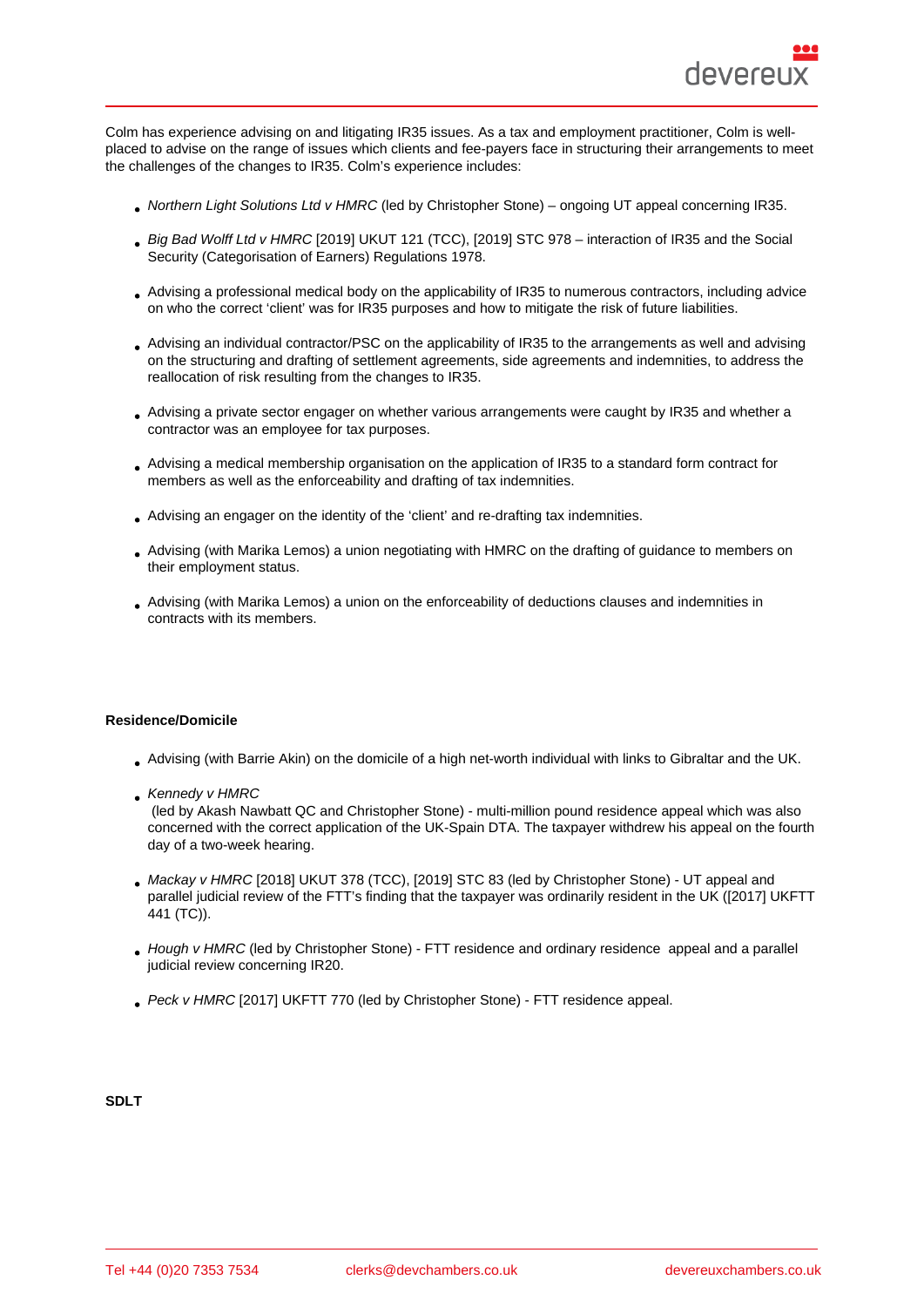Colm is regularly instructed to advise on the planning and consequences of land transactions for SDLT purposes. Recent experience includes:

- [X] v HMRC (led by Marika Lemos) ongoing lead appeal on an SDLT sub-sale avoidance scheme, concerning ss.45 and 75A FA 2003 and Ramsay, including a challenge to the validity of discovery assessments.
- [Y] v HMRC (led by Marika Lemos) ongoing appeal on an SDLT sub-sale avoidance scheme, concerning ss.45 and 75A and Ramsay, including a challenge to the validity of discovery assessments.
- Acting for a firm of solicitors defending a claim of professional negligence for an alleged failure to advise on the availability of multiple dwellings relief. Claim withdrawn upon receipt of the Defendant's skeleton argument.
- Advising a firm of solicitors in a professional negligence claim by former clients concerning the applicability of the 3% surcharge and the availability of a late claim for relief.
- Advising a purchaser on the availability of multiple dwellings relief, including novel points on the issue of a trespasser as being in 'possession' for the purposes of substantial performance.
- Links to a webinar which Colm provided with Barrie Akin on the meaning of 'garden or grounds' in s.116 FA 2003 can be found here.

### Professional Negligence

- Acting for a firm of solicitors defending a claim of professional negligence for an alleged failure to advise on the availability of multiple dwellings relief. Claim withdrawn upon receipt of the Defendant's skeleton argument.
- Advising a firm of solicitors in a professional negligence claim by former clients concerning the applicability of the 3% surcharge and the availability of a late claim for relief.
- Advising a wealth management firm in a professional negligence claim arising from an alleged failure to apply for fixed protection 2012 in respect of the claimant's various pension schemes.

**Other** 

- Colm has successfully appeared for the taxpayer in the FTT in applications to make late appeals. Colm also has experience of appeals against penalties.
- Colm is the contributing editor of the 'Taxation of Employment Income' chapter in Harvey on Industrial Relations and Employment Law.

# **Employment**

Colm has a busy Employment practice, both in litigation and advisory work. He acts for both employees and employers. He is instructed by clients who range from large retailers, a S&P 500 indexed technology solution provider, universities and other third level institutions, schools, professional medical bodies and construction companies.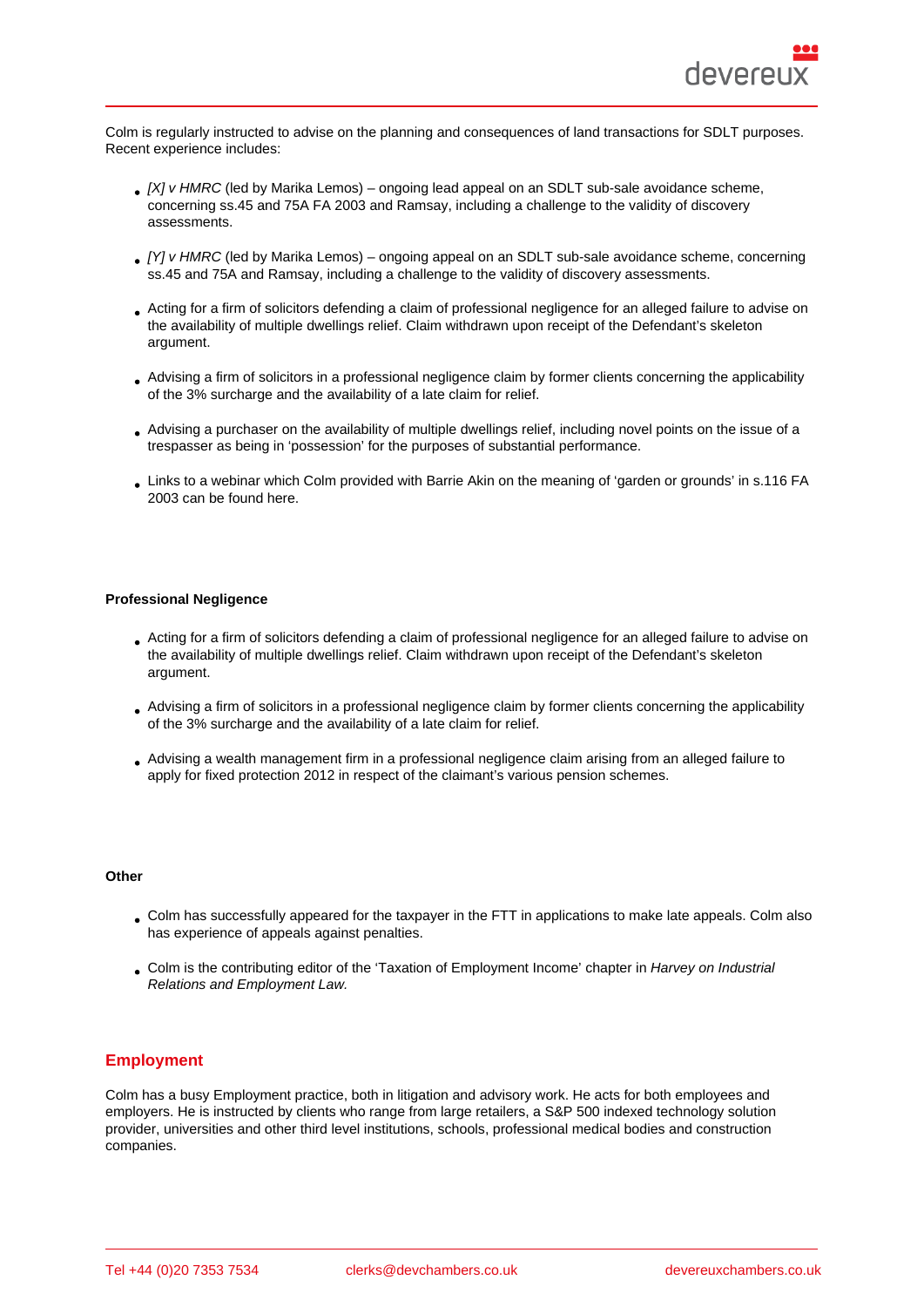Colm is the contributing editor of the 'Taxation of Employment Income' chapter in Harvey on Industrial Relations and Employment Law.

### Litigation

Colm's Employment Tribunal work involves regular multi-day discrimination and whistleblowing claims. Recent experience includes:

- [X] v Network Rail – six-day hearing concerning multiple disability discrimination and unlawful deduction from wages.
- Crawford v Image IT Ltd [2021] two-day employment status preliminary hearing.
- Roganovic v iPLATO [2021] five-day final hearing concerning age discrimination, protected disclosure detriments and dismissal and wrongful dismissal.
- Meshram v (1) TATA Consultancy Services Ltd and (2) Enterserv UK Ltd [2021] four-day final hearing concerning protected disclosure dismissal, race discrimination, and victimization claims.
- Butti v Kier Ltd [2020] four-day preliminary hearing concerning jurisdiction/time limits, ACAS certificates, strike-out, and abuse of process.

### Advisory

As a tax and employment practitioner, Colm is well-placed to advise on the range of issues which clients and feepayers face in structuring their arrangements to meet the challenges of the changes to IR35 and employment status more generally. Colm's experience includes:

- Advising (with Andrew Burns QC) a national courier company on the applicability of the Coronavirus Job Retention Scheme, including the risks of discrimination claims.
- Advising a professional medical body on the applicability of IR35 to numerous contractors, including advice on who the correct 'client' was for IR35 purposes and how to mitigate the risk of future liabilities
- Advising an individual contractor/PSC on the applicability of IR35 to the arrangements as well and advising on the structuring and drafting of settlement agreements, side agreements and indemnities, to address the reallocation of risk resulting from the changes to IR35.
- Advising a private sector engager whether various arrangements were caught by IR35 and whether a contractor was an employee for tax purposes.
- Advising a medical membership organisation on the application of IR35 to a standard form contract for members as well as the enforceability and drafting of tax indemnities.
- Advising an engager on the identity of the 'client' and re-drafting tax indemnities.
- Advising (with Marika Lemos) a union negotiating with HMRC on the drafting of guidance to members on their employment status.
- Advising (with Marika Lemos) a union on the enforceability of deductions clauses and indemnities in contracts with its members.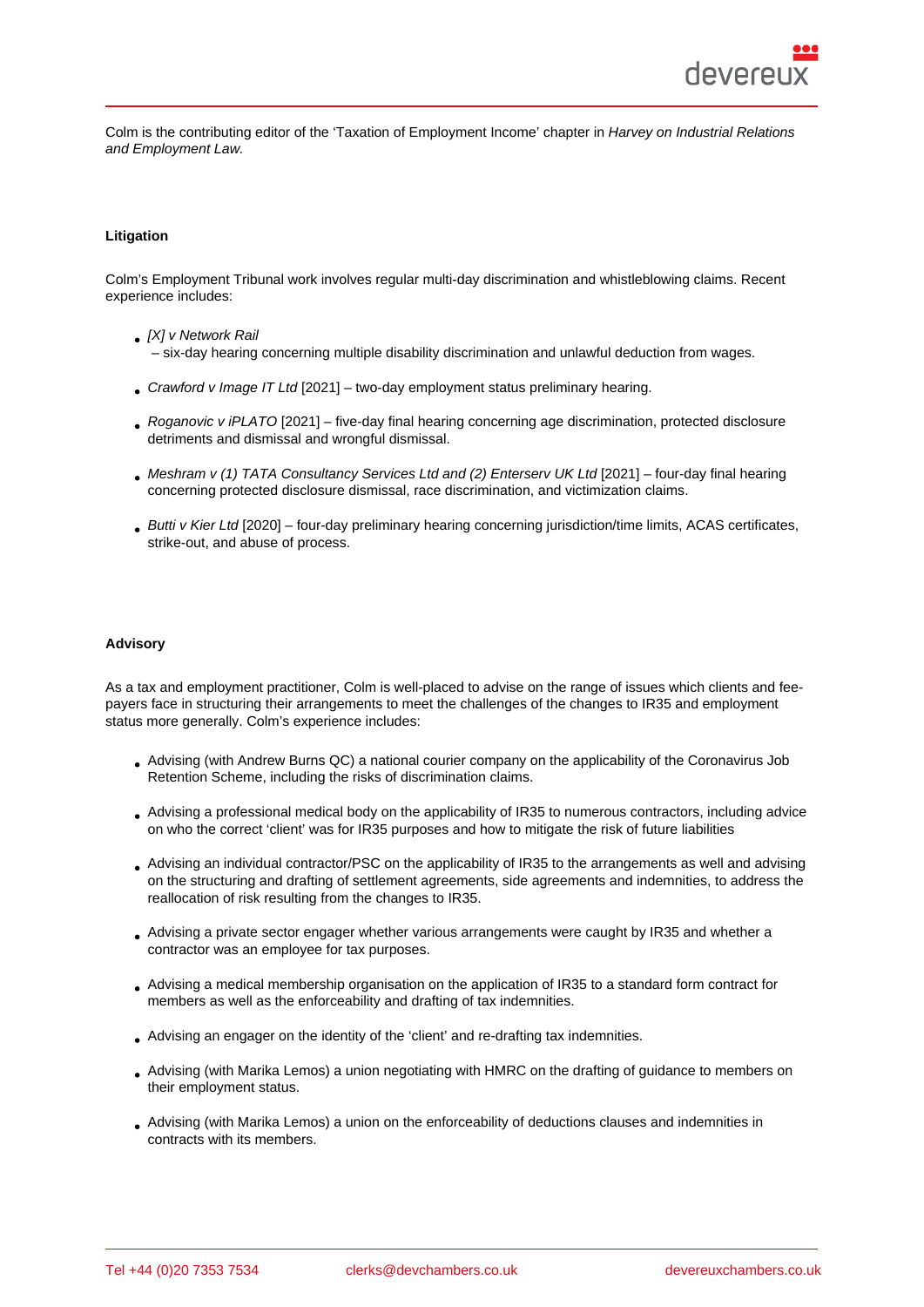# Professional Negligence

Colm has experience of acting for and advising those in receipt of professional negligence claims in the tax context. Colm's experience includes:

Acting for a firm of solicitors defending a claim of professional negligence for an alleged failure to advise on the availability of multiple dwellings relief. Claim withdrawn upon receipt of the Defendant's skeleton argument.

Advising a firm of solicitors in a professional negligence claim by former clients concerning the applicability of the 3% surcharge and the availability of a late claim for relief.

Advising in a professional negligence claim arising from an alleged failure by a wealth management firm to apply for fixed protection 2012 in respect of the claimant's pension schemes.

## Academic

LLB - Trinity College, Dublin (First Class)

LLM - Christ's College, Cambridge

BPTC - University of Law

# Memberships & associations

ELA, ELBA, RBA

## Awards & scholarships

Scholar - Trinity College, Dublin

Syprou LLM Scholar - Christ's College, Cambridge

Hardwicke Scholar - Lincoln's Inn

Lord Denning Scholar - Lincoln's Inn

Sunley Scholar - Lincoln's Inn

# **Publications**

'Evidence to believe in – the meaning of FIDIC sub-clause 2.4' (2016) 169 ICE Construction Law Quarterly 135

'Reconciling the Irreconcilable: Ostensible Authority after Kelly v Fraser' (2013) King's Inns Law Review 1 (coauthor)

## **Mooting**

Winner - University of Southampton Inter-Inns Moot

Winner - University of Law Moot